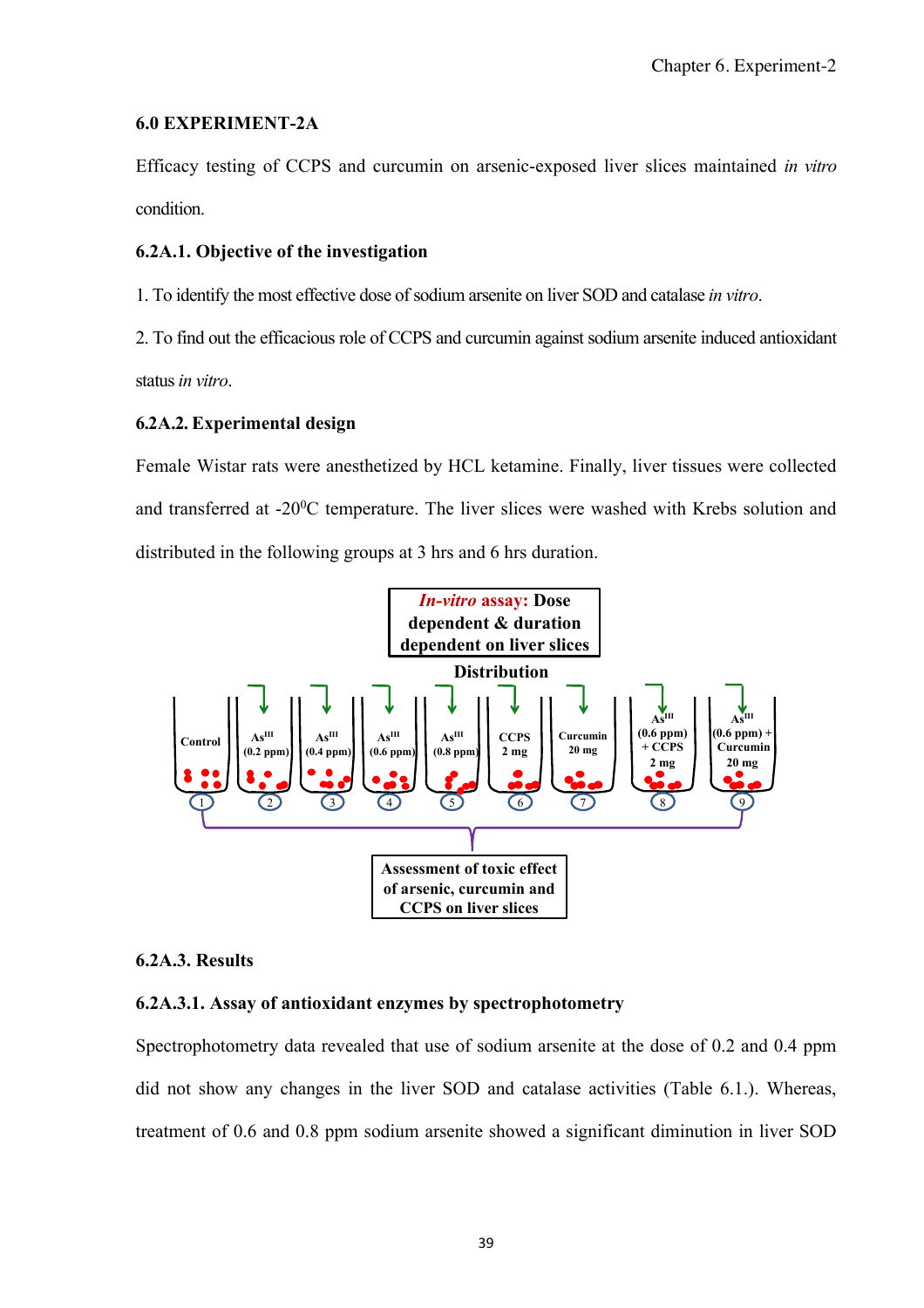and catalase activities (Table 6.1.). Treatment with only CCPS or curcumin or combination significantly increased the liver enzymes activities towards the control (Table 6.1.).

## **6.2A.3.2. Zymogram of antioxidant enzymes**

Electrozymogram image marked that the fragmented bands of hepatic SOD and catalase expression were prominent in arsenicated group at the 0.6 and 0.8 ppm doses (Fig 6.1A and 1B). But, More fragmentation bands were developed in 0.6 ppm arsenic exposed group as compared to the untreated control group (Fig 6.1A and 1B). The fragmented nature of these bands was substituted by compact nature of bands when the arsenicated rats were treated with only CCPS or curcumin or its combination at the same time (Fig 6.1A and 1B).

## **6.0 EXPERIMENT-2B**

Examine the direct combined effects of CCPS, curcumin and CCPS-curcumin on liver tissue antioxidant status against selective dose of sodium arsenite *in vitro*.

## **6.2B.1. Objective of the investigation**

1. To search out direct efficacy of CCPS and curcumin on lipid peroxidation and SOD, catalase and peroxidase in liver tissue exposed to the selective dose of sodium arsenite.

2. To explore the direct effects of curcumin and CCPS on liver DNA damage induced by sodium arsenite *in vitro*.

# **6.2B.2. Experimental design**

The analysis has been done using the collected liver slices. The liver slices were distributed in following groups.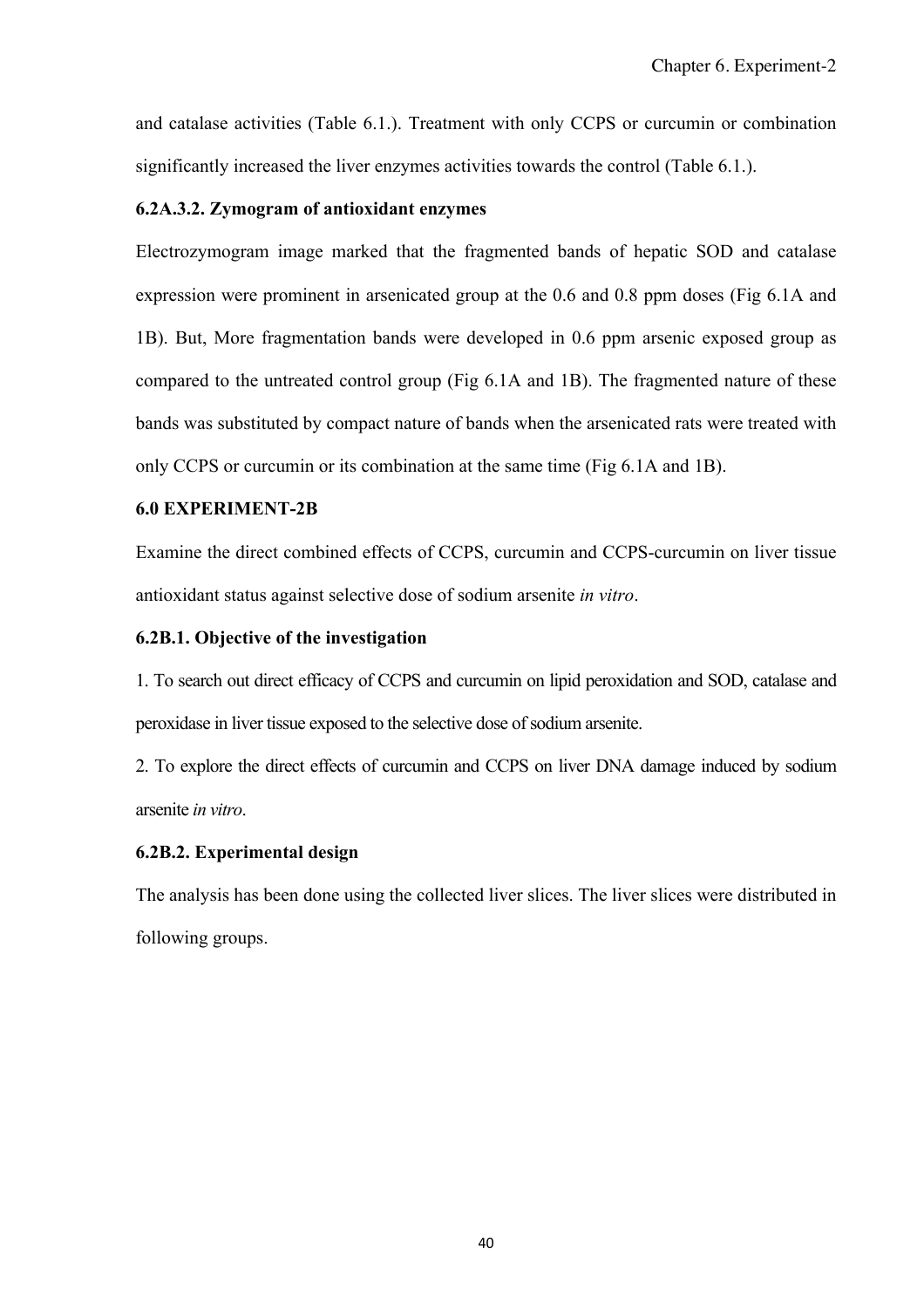

### **6.2B.3. Results**

### **6.2B.3.1. Assay of lipid peroxidation levels in duration dependent**

Three (3) hrs or 6 hrs incubation of liver slices with arsenic showed significant increases in MDA level as compared to the control group (Table 6.2). The incubation of 3 and 6 hrs treatment with  $H_2O_2$  alone and arsenic- $H_2O_2$  elevated the MDA level significantly (Table 6.2). Three hrs treatment did not show any significant variation in CD level but treatment with H<sub>2</sub>O<sub>2</sub> alone or its combination restored CD in liver. Although 6 hrs incubation with arsenic or arsenic- $H_2O_2$  showed more significant changes in liver CD level than 3 hrs incubation (Table 6.2). The end products of lipid peroxidation state ware markedly reduced following the exposure with curcumin or CCPS as combination in the arsenicated group (Table 6.2). Strong improvement in the lipid peroxidation state was noted in a combined mode of curcumin-CCPS in arsenicated group (Table 6.2). Six hrs exposure of lipid peroxidation level in liver slices exhibited more significant effect than that of 3 hrs incubation in this case (Table 6.2).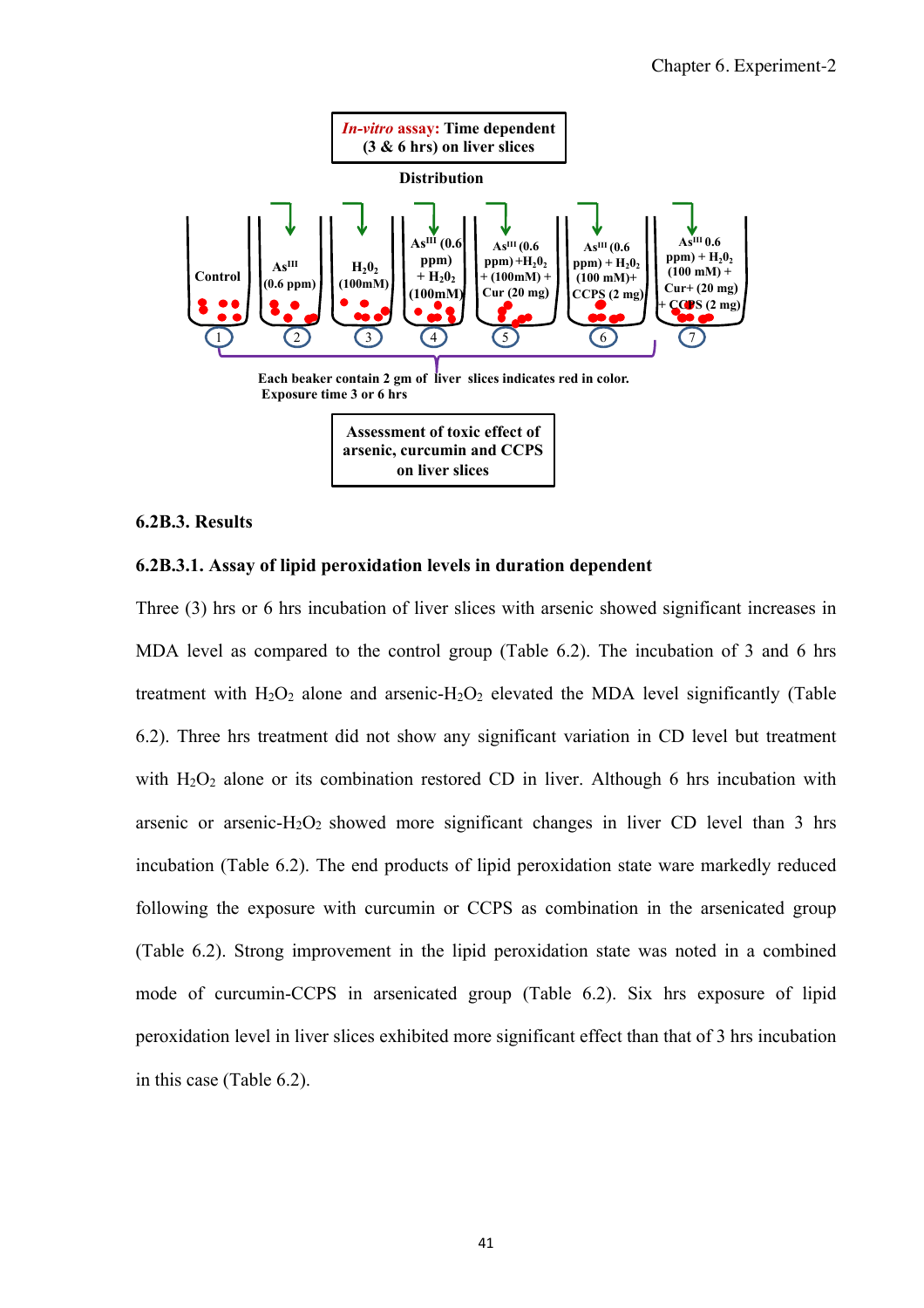#### **6.2B.3.2. Status of antioxidant enzymes by spectrophotometry**

The enzymatic SOD activity of liver was significantly reduced by the treatment with arsenic for 3 hrs and 6 hrs incubation as compared to the control group (Fig. 6.2A and 2B). Whereas, the SOD enzymatic activity was significantly declined at that time these slices were treated with  $H_2O_2$  alone or its combination for 3 hrs and 6 hrs (Fig. 6.2A and 2B). No significant alteration was observed in the liver catalase activity after 3 hrs arsenic or  $H_2O_2$  or its combination treatment (Fig 6.2C). However arsenic or  $H_2O_2$  and its combination for 6 hrs showed significant diminution in the liver enzymatic activity of catalase (Fig 6.2D). Though curcumin or CCPS and its combination in arsenic- $H_2O_2$  challenged group did not show any significant changes in SOD and catalase enzymes antioxidant status for 3 hrs (Fig 6.2A-2C). Whereas curcumin or CCPS treatment for 6 hrs duration markedly recovered the SOD as well as catalase activities (Fig 6.2B and 2D).

### **6.2B.3.3. Zymogram of antioxidant enzymes**

The zymographic analysis of liver slices was executed to get the expression of antioxidant enzymes status (SOD, catalase and peroxidase). Figure 6.3A-3E. illustrated reduced nature of SOD and catalase band expression following the application of arsenic,  $H_2O_2$  and arsenic-H2O2 group in a time dependent fashion. Nevertheless, more diffuse band expression were noted in 6 hrs incubation groups than the 3 hrs (Fig 6.3A-3E). The diffusing bands were more amplified following 6 hrs incubation due to the treatment with curcumin, CCPS and combine mode of curcumin-CCPS in the arsenic- $H_2O_2$  group (Fig 6.3B, 3E). On the other hand the hepatic peroxidase expression was also reduced when tissue slices were incubated with arsenic,  $H_2O_2$  and arsenic- $H_2O_2$  group for 3 hrs and 6 hrs (Fig 6.3G and 3H). The impression of the peroxidase enzyme was also reversed back when slices were treated with curcumin, CCPS and curcumin-CCPS combination *in vitro* manner (Fig 6.3G and 3H).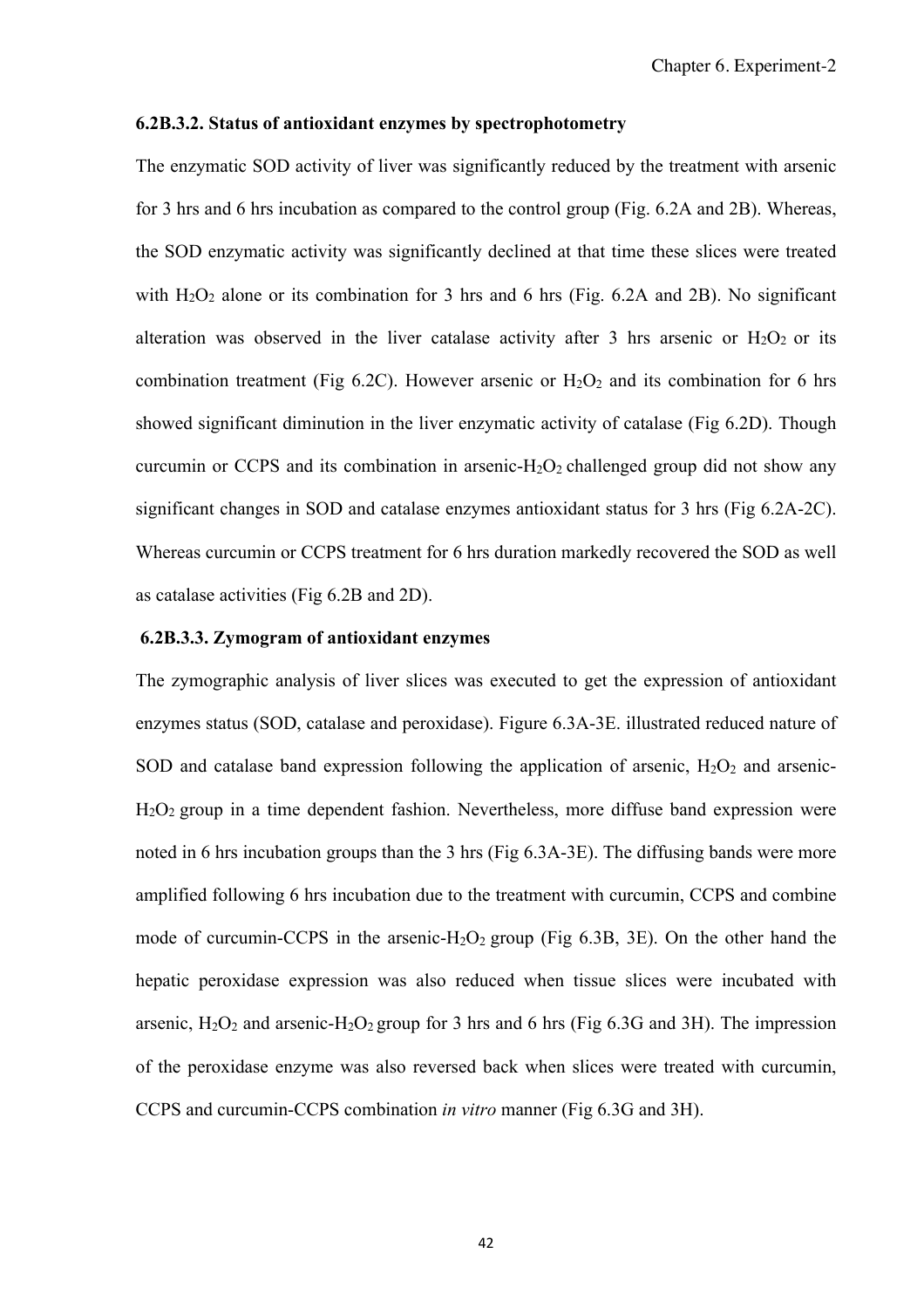#### **6.2B.3.4. LDH status**

The zymogram study was performed to find out the tissue necrotic status (Fig 6.4A and 6.4B). A highly distinct LDH expression in liver was noted in arsenic  $H_2O_2$  incubated group for 6 hrs duration (Fig 6.4B). More diffuse bands were noted in 6 hrs incubation group than that of 3 hrs duration. However, the elevated level of liver LDH impression was significantly dense following the treatment with curcumin, CCPS and jointly in the arsenic-  $H_2O_2$  treated group (Fig 6.4A and 6.4B).

## **6.2B.3.5. DNA fragmentation assay**

Higher degradation of hepatic DNA was viewed in arsenic and  $H_2O_2$  exposed group as compared with control (Fig 6.5). But the present results showed that curcumin, CCPS and curcumin-CCPS in arsenic- $H_2O_2$  group were amplified the increasing of DNA degradation in hepatic tissue (Fig 6.5).

### **6.2B.3.6. Comet assay**

The single-cell DNA study was performed in time-dependent mode (Fig 6.6A-5B). An increasing number of comets along with the elevation of tail length was noticed in only arsenic and  $H_2O_2$  exposed tissue. This comet formation was noticeably larger when the rats were exposed with arsenic for 6 hrs. A small number of comet formations and reduction of tail length were observed following the treatment of curcumin or CCPS or combination in arsenic-H<sub>2</sub>O<sub>2</sub> group (Fig  $6.6A-5B$ ).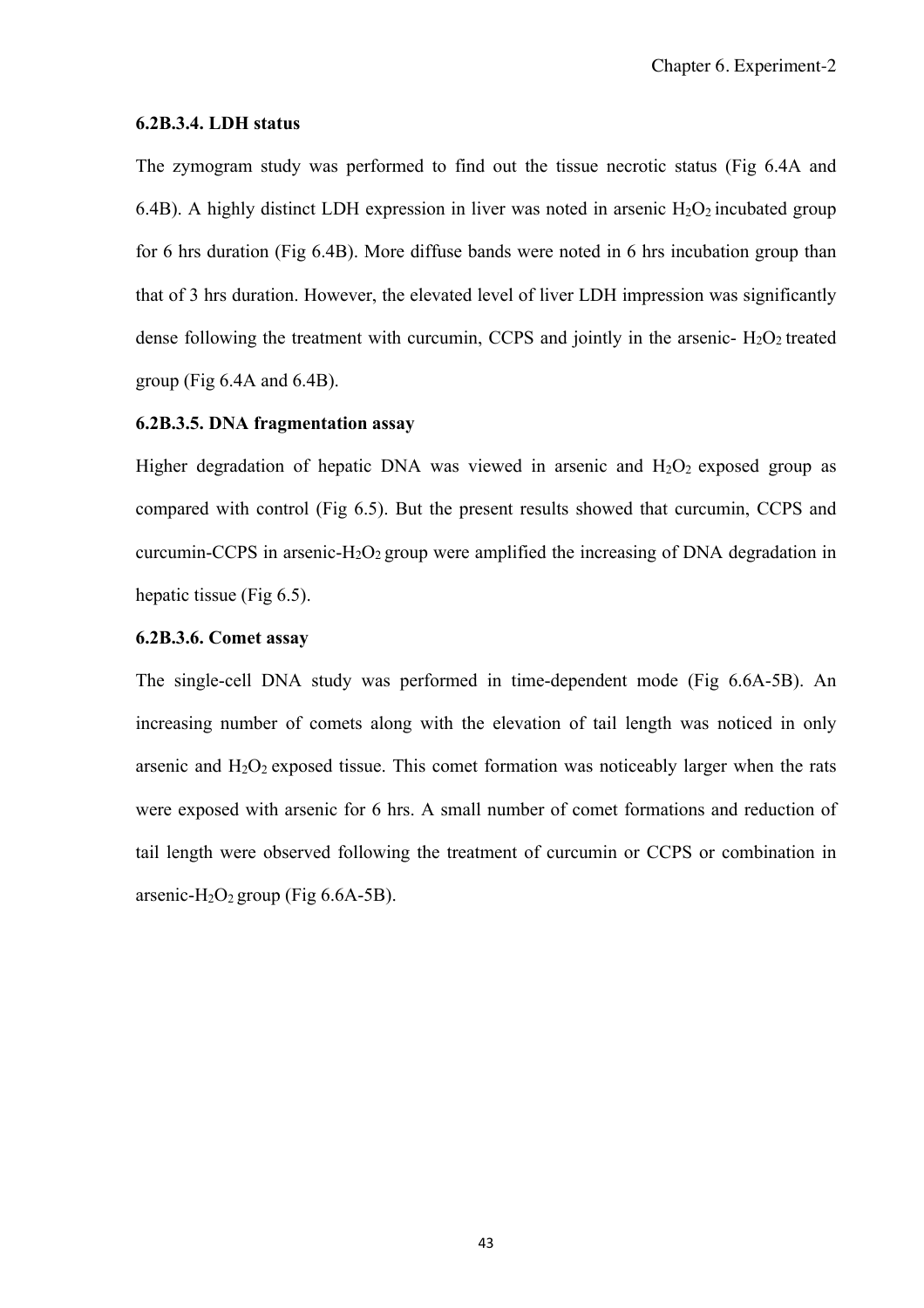| Group                           | <b>SOD</b>          | Catalase         |  |
|---------------------------------|---------------------|------------------|--|
| <b>Control</b>                  | $13.91 \pm 1.05$    | $45.17 \pm 1.45$ |  |
| As <sup>III</sup> (0.2 ppm)     | $13.2 \pm 0.77$     | $43.2 \pm 1.45$  |  |
| As <sup>III</sup> (0.4 ppm)     | $10.35 \pm 0.84$    | $40.2 \pm 2.35$  |  |
| As <sup>III</sup> (0.6 ppm)     | $8.16 \pm 0.91*$    | 25.4±1.54***     |  |
| As <sup>III</sup> (0.8 ppm)     | $5.27 \pm 0.63$ *** | 22.4±1.78***     |  |
| CCPS(2mg)                       | $16.36 \pm 1.89$    | $48.8 \pm 1.95$  |  |
| Cur(20 mg)                      | $15.32 \pm 1.63$    | $46.4 \pm 1.56$  |  |
| $AsIII + CCPS$                  | $13.6 \pm 1.34$     | $47 \pm 1.92$    |  |
| $(0.6~\text{ppm}+2~\text{mg})$  |                     |                  |  |
| $AsIII + Cur$                   | $12.16 \pm 1.16$    | $45 \pm 2.33$    |  |
| $(0.6~\text{ppm}+20~\text{mg})$ |                     |                  |  |

**Table 6.1.** 

Table 6.1. Effects of sodium arsenite on liver SOD and catalase activities in dose-dependent fashion. Table represents mean  $\pm$  SE, N = 6. The data of the current investigation is analyzed using one-way ANOVA with Dunnett's Post Hoc t-test \*, \*\*\* indicate p<0.05, p<0.001 versus control group with vehicle.



**Figure 6.1.** 

Fig 6.1. (A & B) represents the hepatic SOD and catalase expression on a native gel. Lane division: Lane 1 indicates the control group; Lane 2 as 0.2 ppm of As<sup>III</sup>; Lane 3 as 0.4 ppm of As<sup>III</sup>; Lane 4 as 0.6 ppm of As<sup>III</sup>; Lane 5 as 0.8 ppm of As<sup>III</sup>; Lane 6 as CCPS; Lane 7 as Cur; Lane 8 as  $As^{III}$  + CCPS and Lane 9 as  $As^{III}$  + Cur.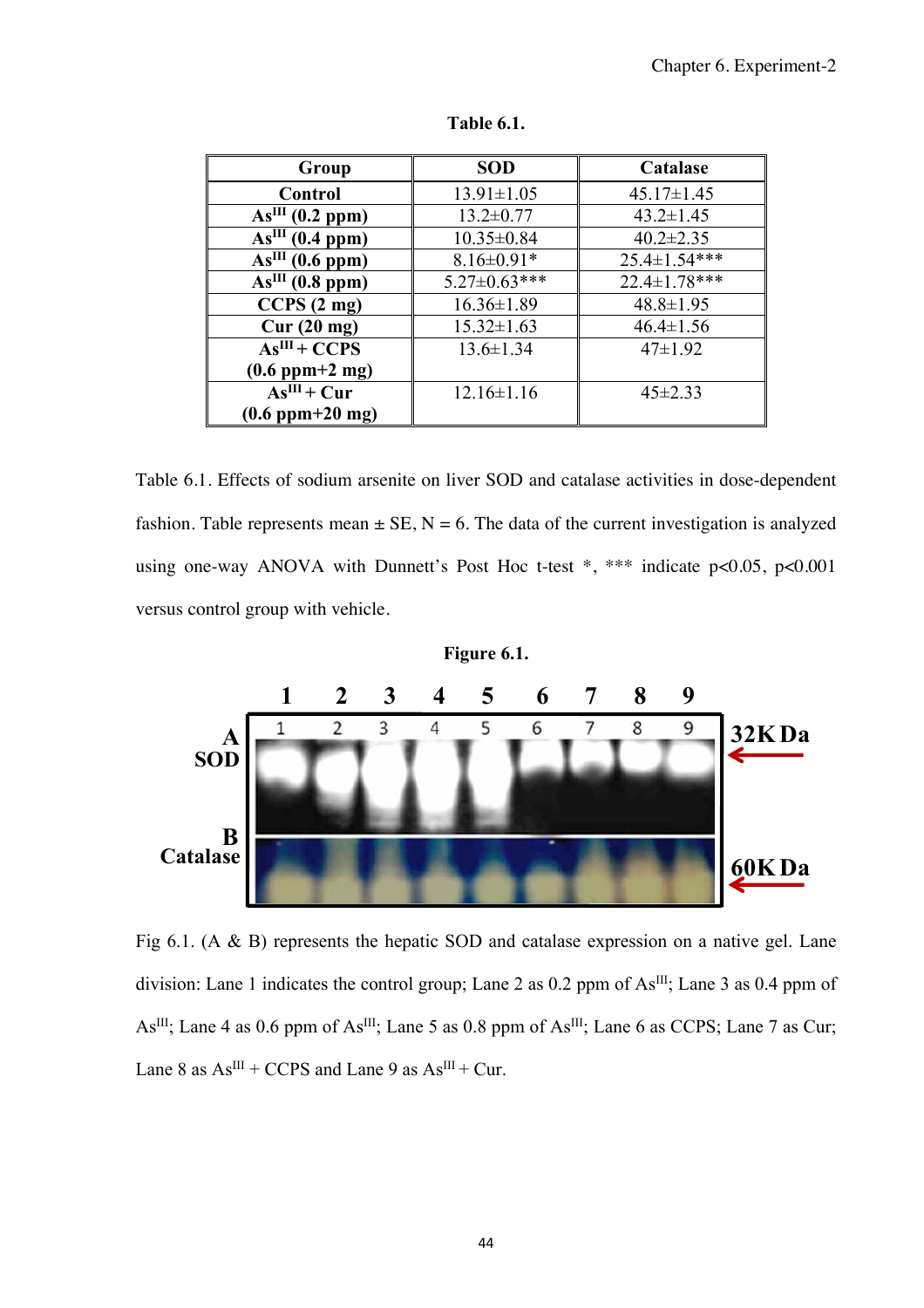| Group                 | <b>MDA</b>           |                     | CD                   |                      |
|-----------------------|----------------------|---------------------|----------------------|----------------------|
| <b>Duration</b>       | 3hrs                 | <b>6hrs</b>         | 3hrs                 | 6hrs                 |
| Control               | $7.32 \pm 0.16$      | $8.2 \pm 0.12$      | $149.46 \pm 0.35$    | 149.91±0.27          |
| As <sup>III</sup>     | $8.48 \pm 0.23*$     | 14.49±0.20*         | $165.73 \pm 0.31$    | $314.33 \pm 0.81$ ** |
| (0.6~ppm)             |                      |                     |                      | ж                    |
| $H_2O_2$              | $11.06 \pm 0.28$ *** | $17.2 \pm 0.25$ *** | $182.2 \pm 0.08**$   | 349.11±0.72**        |
| $(100 \text{ mM})$    | ###                  |                     |                      | *                    |
| $AsIII + H2O2$        | $13.18 \pm 0.19$ *** | $18.82 \pm 0.28$ ** | $200.13 \pm 0.19**$  | $420.89 \pm 0.60$ ** |
| $(0.6~ppm+100~mM)$    | ###                  | $*_{\#}$            | *##                  | *###                 |
|                       |                      |                     |                      |                      |
| $AsIII + H2O2 + Cur$  | $11.29 \pm 0.3$ ***# | $17.26 \pm 0.19$ ** | $189.09 \pm 0.36$ ** | 231.22±0.715*        |
| $(0.6$ ppm $+100$     | ##                   |                     | $*_\#$               | $*_{\#}$             |
| $mM+20$ mg)           |                      |                     |                      |                      |
| $AsIII + H2O2 + CCPS$ | $9.59 \pm 0.15$ ***# | $15.15\pm0.16**$    | $170.44 \pm 0.35*$   | 245.78±0.25**        |
| $(0.6$ ppm $+100$     |                      |                     |                      | #                    |
| $mM+2$ mg)            |                      |                     |                      |                      |
| $AsIII + H2O2 + Cur$  | $8.08 \pm 0.30$      | $14.8 \pm 0.19$ *** | $160.15 \pm 0.18$    | $211.57 \pm 0.54*$   |
| $+CCPS$               |                      |                     |                      | ###                  |
| $(0.6$ ppm $+100$ mM  |                      |                     |                      |                      |
| $+20$ mg + 2 mg)      |                      |                     |                      |                      |

**Table 6.2.** 

Table 6.2. Protective effects of curcumin and CCPS on MDA and CD in hepatic tissues slices against arsenic exposed rats in duration dependent fashion. Table represents mean  $\pm$  SE, N = 6. Presented values here are expressed by one-way ANOVA with Dunnett's Post Hoc t-test \*, \*\*, \*\*\* indicates p<0.05, p<0.01, p<0.001 versus control group with vehicle, whereas #, ##, ### indicate p <0.05, p <0.01 and p <0.001 versus As<sup>III</sup> treatment.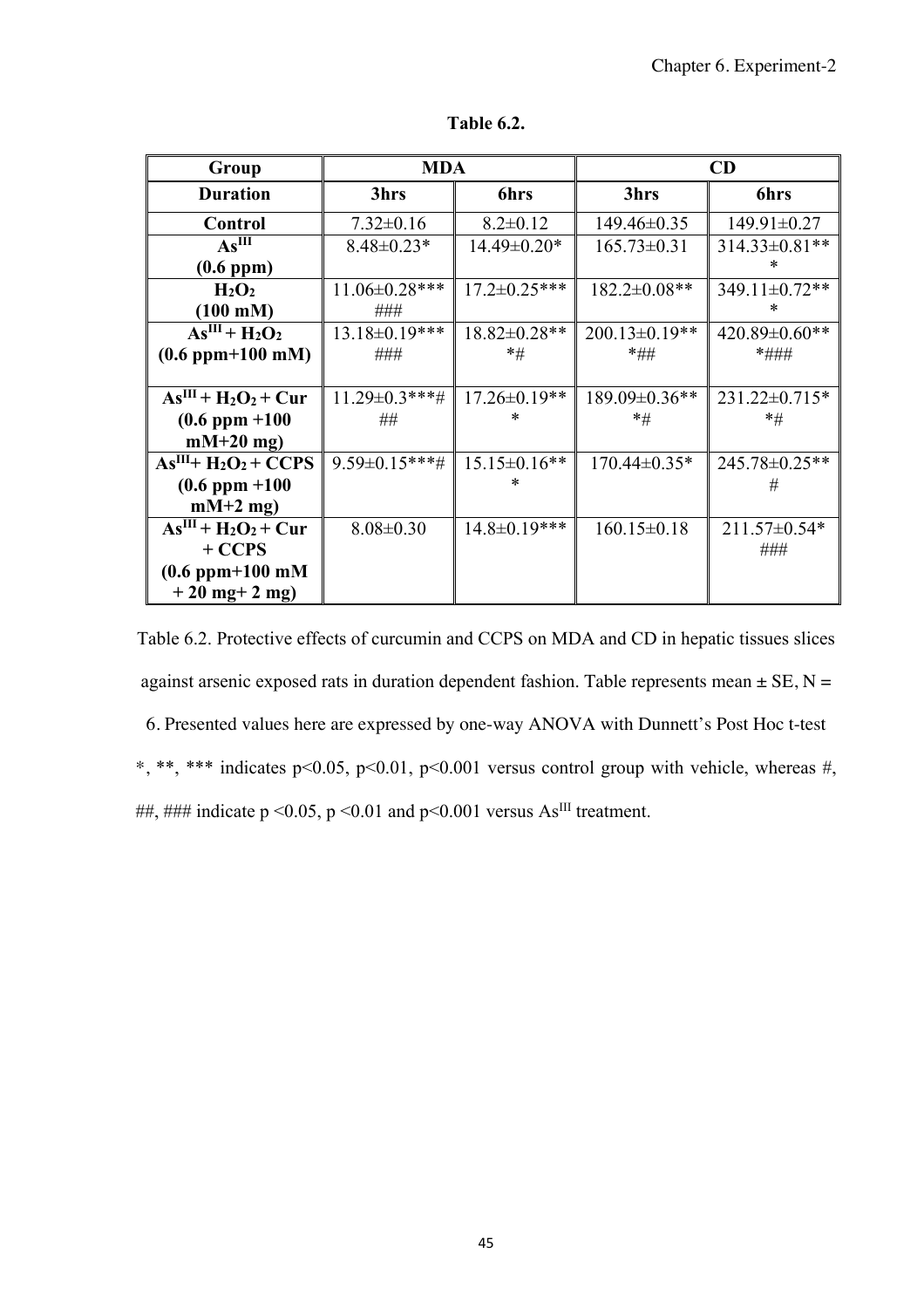

**Figure 6.2.** 

Fig 6.2. Protective effects of curcumin and CCPS on SOD and catalase level in liver tissue slices against arsenic exposed rats in duration dependent fashion. Data represent mean  $\pm$  SE,  $N = 6$ . Presented values here are expressed by one-way ANOVA with Dunnett's Post Hoc ttest \*, \*\*, \*\*\* indicates p<0.05, p<0.01, p<0.001 versus control group with vehicle, whereas #, ##, ### indicate p<0.05, p<0.01 and p<0.001 versus As<sup>III</sup> treatment.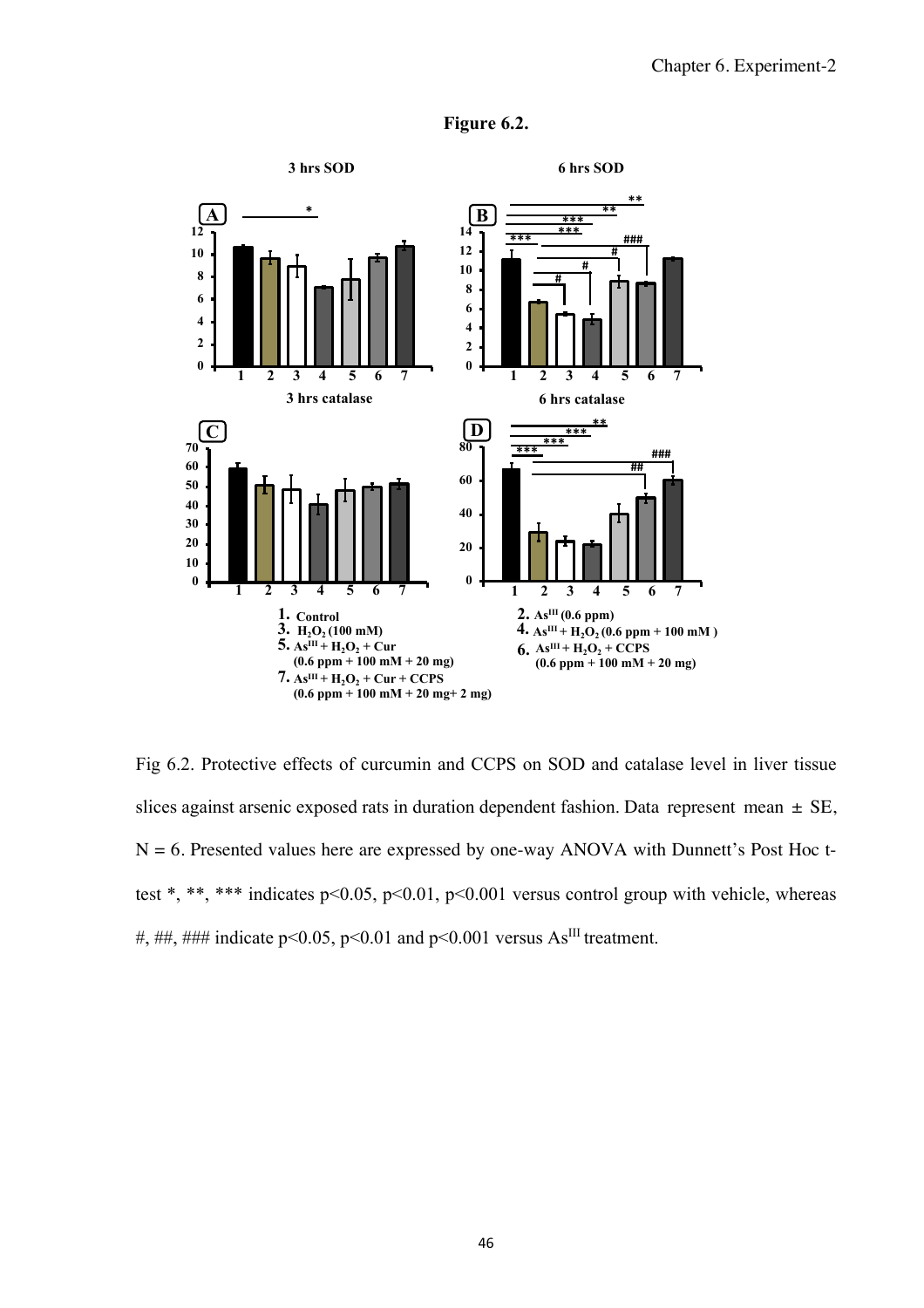

Fig 6.3. (A-H) indicates the SOD, catalase and Px expression in liver tissue on polyacrylamide gel. Lane division: Lane 1 indicates control group with vehicle; Lane 2 as As<sup>III</sup>; Lane 3 as H<sub>2</sub>O<sub>2</sub>; Lane 4 as As<sup>III</sup> + H<sub>2</sub>O<sub>2</sub>; Lane 5 as As<sup>III</sup> + H<sub>2</sub>O<sub>2</sub> + Cur; Lane 6 as As<sup>III</sup> +  $H_2O_2$  + CCPS; Lane 7, 8 as As<sup>III</sup> +  $H_2O_2$  + Cur + CCPS. Fig 2 denotes (D-H) the liver catalase and peroxidase expression on polyacrylamide gel. Lane division is following manner: Lane 1 is control group; Lane 2 as As<sup>III</sup>; Lane 3 as H<sub>2</sub>O<sub>2</sub>; Lane 4 as As<sup>III</sup> + H<sub>2</sub>O<sub>2</sub>; Lane 5 as As<sup>III</sup> +  $H_2O_2$  + Cur; Lane 6 as  $As^{III}$  +  $H_2O_2$  + CCPS; Lane 7-9 as  $As^{III}$  +  $H_2O_2$  + Cur + CCPS.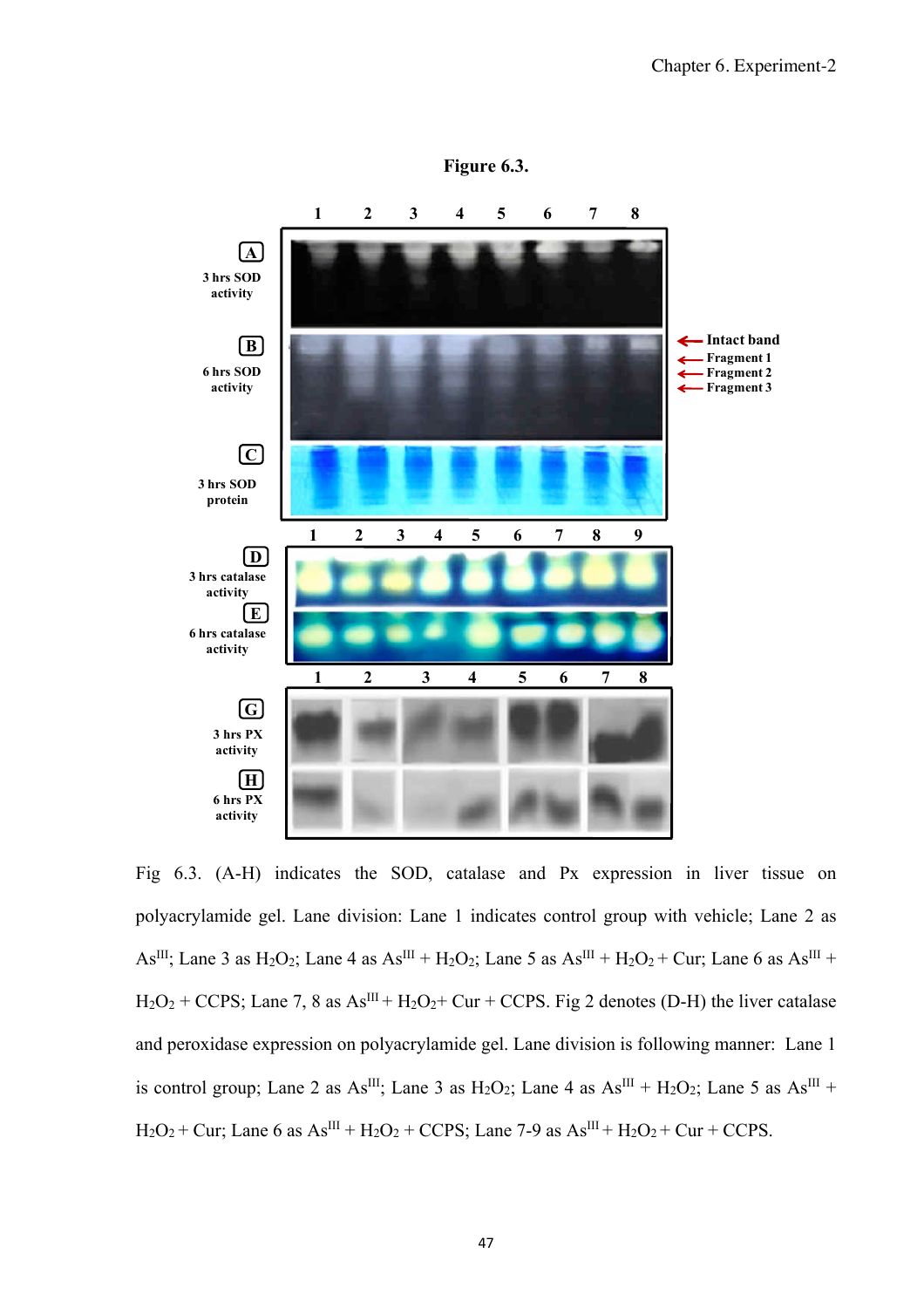

**Figure 6.4.** 

Fig 6.4 (A & B) denotes the activity of liver LDH. Lane division shown in following manner: Lane 1 is control group with vehicle; Lane 2 as  $As^{III}$ ; Lane 3 as  $As^{III} + H<sub>2</sub>O<sub>2</sub>$ ; Lane 4 as  $As^{III}$  + CCPS; Lane 5 as  $As^{III} + Cur$ ; Lane 6 as  $As^{III} + H_2O_2 + CCPS;$  Lane 7 as  $As^{III} + H_2O_2 + Cur$ ; Lane 8 as  $As^{III} + H<sub>2</sub>O<sub>2</sub> + Cur + CCPS.$ 



**Figure 6.5.** 

Fig 6.5. The effects of curcumin and CCPS or combination on DNA fragmentation against arsenic and  $H_2O_2$  induced changes in hepatic slices. Lane division; Lane 1 indicates the control group with vehicle; Lane 2 as As<sup>III</sup>; Lane 3 as  $H_2O_2$ ; Lane 4 as As<sup>III</sup> +  $H_2O_2$ ; Lane 5 as  $\text{As}^{\text{III++}}$  + Cur; Lane 6 as As<sup>III</sup> + CCPS; Lane 7 as As<sup>III</sup> + H<sub>2</sub>O<sub>2</sub> + Cur; Lane 8 as As<sup>III</sup> + H<sub>2</sub>O<sub>2</sub>  $+$  CCPS.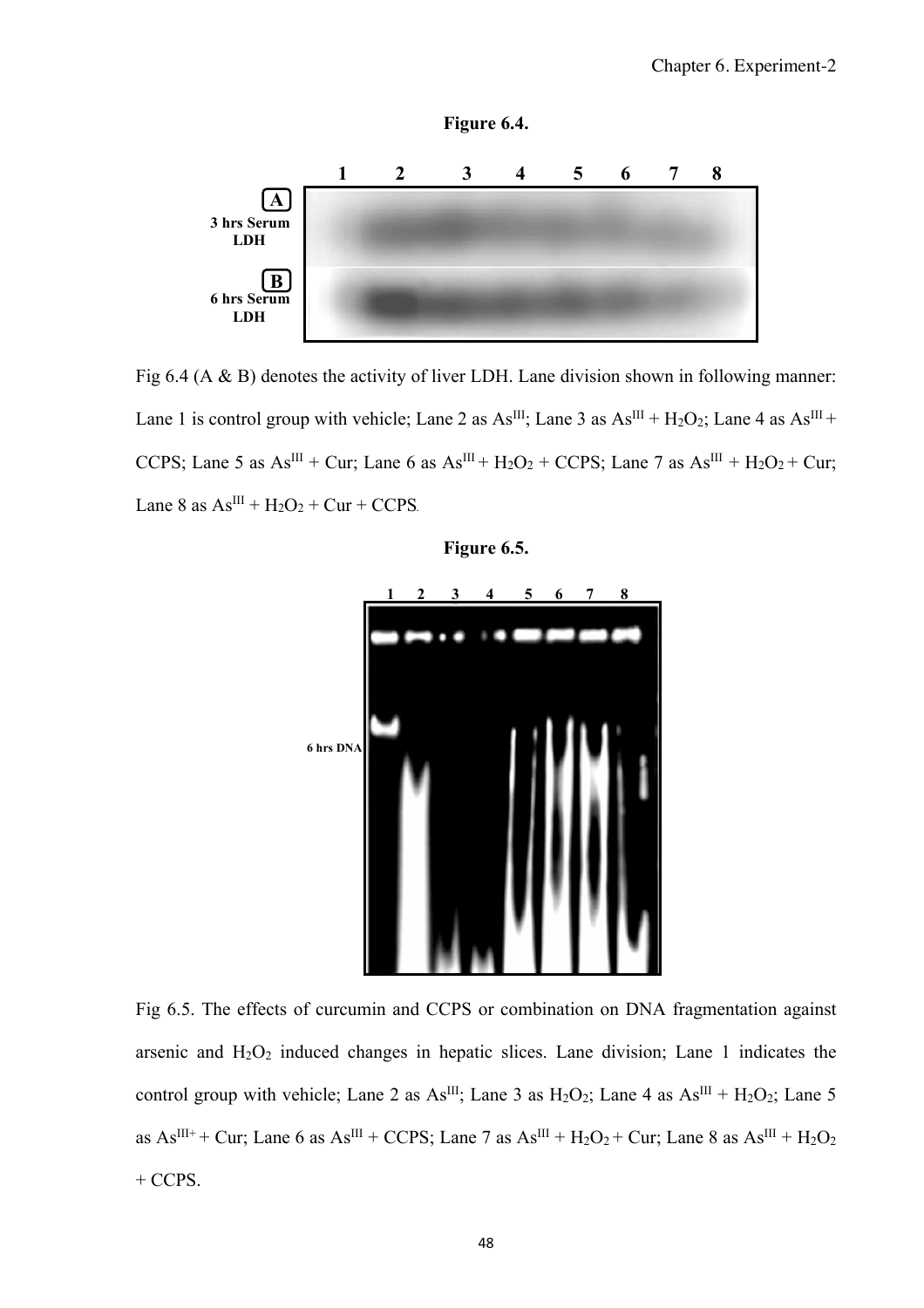



Fig 6.6. (A & B) The effects of CCPS and curcumin in liver cells on the single cell assay against arsenic and  $H_2O_2$  induced changes in duration dependent fashion. Lane allotment; Lane A is control group with vehicle; Lane B as  $As^{III}$ ; Lane C as  $H_2O_2$ ; Lane D as  $As^{III}$  +  $H_2O_2$ ; Lane E as  $As^{III} + Cur$ ; Lane F as  $As^{III} + CCPS$ ; Lane G as  $As^{III} + H_2O_2 + Cur$ ; and Lane H as  $As^{III}$  + Cur + CCPS + H<sub>2</sub>O<sub>2</sub>.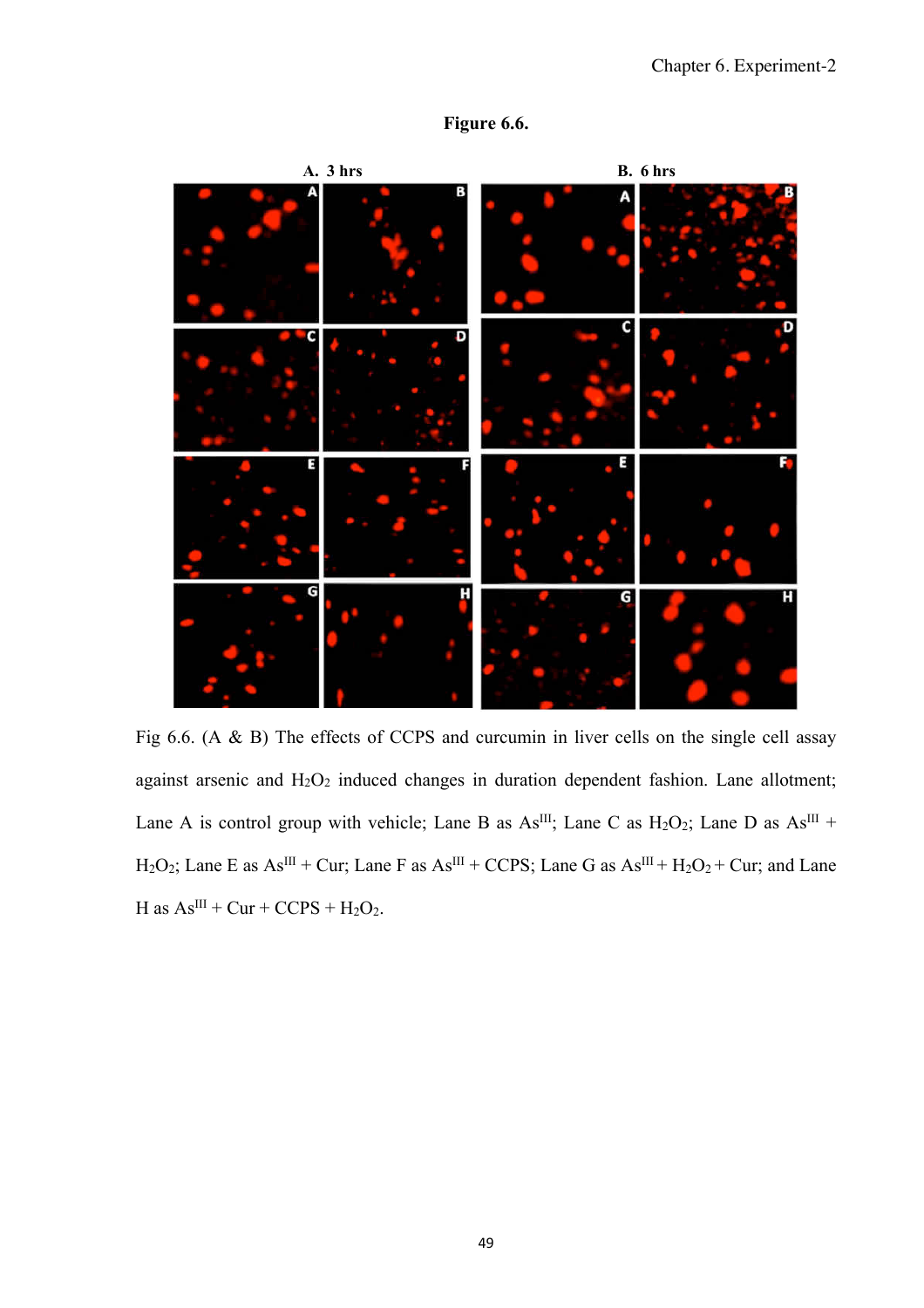#### **6.4.Discussion**

The liver is the most important metabolic dock of entry of arsenic. It is also major intention of arsenic toxicity. So in this experiment, it was planned to explore the efficacy of curcumin and pectic polysaccharide (CCPS) of *Momordica charantia* in the mitigation of biochemical hazards developed arsenic-exposed liver slices. In this study arsenic in association with  $H_2O_2$ produced the ROS generation that further increased the formation of end products of lipid peroxidation and conjugated dienes. Increased ROS generation produced oxidative stress and damages the hepatic cells (Cardin et al., 2014). Arsenic could increase free radicals property (MDA and CD) (Maity et al., 2018). This evidence is similar to our present observation (Table 6.2). A significant reduction in liver SOD and catalase activities were observed in the arsenic exposed group in dose-dependent manner (Table 6.1). The electrozymogram analysis of the samples was done under native gel to judge the status of oxidative stress. The SOD bands strength in the liver was noticeably diffused in arsenic exposed group in a dosedependent manner (Fig 6.1A). More diffused and fragmented bands were observed when liver slices were incubated for 6 hrs duration (Fig 6.1A). Actually, due to the arsenic exposure diminution of SOD activity produces the various downstream free radical products in response of reaction with  $H_2O_2$  (Knoefler et al., 2013). The spectrophotometric and electrozymogram study revealed that the nature of SOD activities (Fig 6.2B) and band expression (Fig 6.3B) was more effectively noticed for the 6 hrs exposed liver tissue. In general, arsenic directly interacts to enzyme of the thiol group. The proof of interaction between arsenic and SOD has not been observed yet. Here As<sup>III</sup> mediated inhibition of SOD may be the indirect effect of As<sup>III</sup> which was helped to induce elevation of  $H_2O_2$  levels (Umakoshi et al., 2009). The fragment of oxidized SOD could acquire an active form of αamino acid and histidine residue. Besides it could form aromatic groups along with the charged and hydrophobic surface of its structure. The previous report suggested that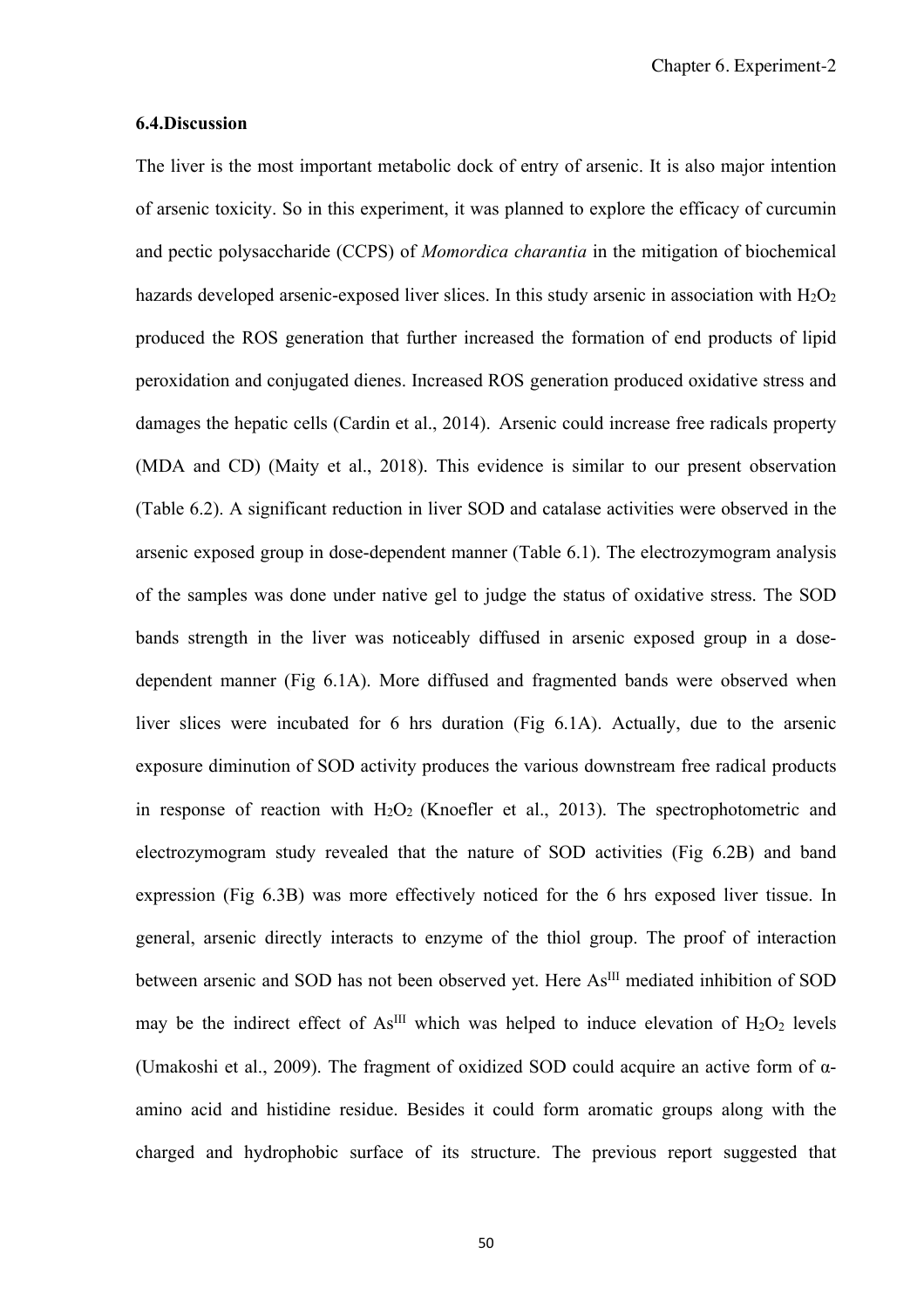interruption of SOD activity occurs due to induced oxidative stress (Acharyya et al., 2015). The *in-vitro* study has shown that the liver catalase expression significantly diminished in the diffident dose (0.6 and 0.8 ppm) of arsenic treatment (Fig 6.1B). It is to be noted that the liver catalase expression has remarkably reduced and fainted band appear when the liver slices were treated at the dose of 0.6 ppm of arsenic for 6 hrs than that of 3 hrs (Fig 6.2C and 2D) (Fig 6.3D and 3E). Catalase dysfunction is mediated via the modulation of mRNA transcript expression (Wang et al., 2012). The active site of catalase may penetrate by metal or  $H_2O_2$ and interact with the active site of asparagines and histidine of amino acids which causes activity modulation (Jakopitsch et al., 2003). Liver peroxidase expression was reduced when liver tissues were treated with arsenic and  $H_2O_2$  in duration dependent mode (Fig 6.3G and 3H). This finding powerfully suggests  $H_2O_2$  accumulation during the programmed cell death (Weydert et al., 2010). Ramses et al 2014 reported that curcumin is competent as a safe gourd effects against arsenic mediated hepato-toxicity by *in vitro* and *in vivo* model (Mishra and Palanivelu, 2008). *Momordica charantia* has antioxidant properties and protects the body from variable health disorders (Joseph and Jini, 2013). This study has shown that curcumin and CCPS renovated the hepatic damages. The curcumin and CCPS are known to be its positive action on the entire hepatic antioxidant enzyme activity (Menon and Sudheer, 2007; panda et al., 2015). Curcumin structure resembles the properties of polyphenolic compounds which contribute an important role by donating H-atom in the way of developing excellent antioxidant features of curcumin (AK and Gulcin, 2008). The presence of functional group of β-diketone in curcumin structure directly coupled with the methoxy and CH2 group that scavenge the free radicals (Esatbeyoglu et al., 2012). *Momordica charantia* contains both phenolic and flavonoids group. The phenolic group of *Momordica charantia* also can react with the free radicals*.* It also slows down the lipid peroxidation and antioxidant enzyme activities (Chaturvedi, 2009). Polysaccharide from *Momordica charantia* has a strong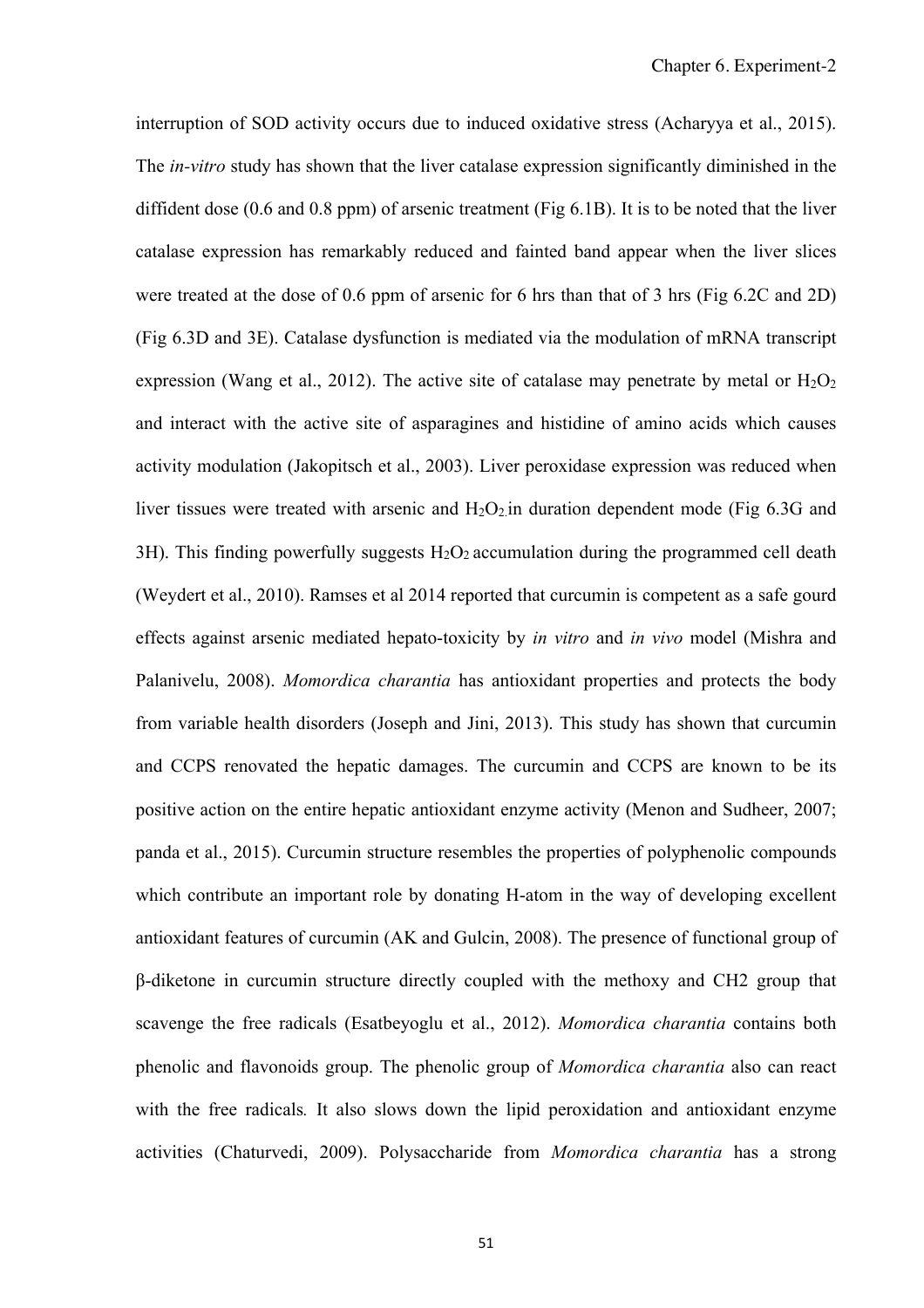scavenging activity (Tan and Gan, 2016). In this study curcumin, CCPS alone and combination treatment on the arsenic exposed group have significantly reduced lipid peroxidation in liver with higher CD level (Table 6.2). But, more strong improvement of the status of lipid peroxidation was observed in combination manner of remedy with curcumin and CCPS on the arsenicated group (Table 6.2). The fragmented impressions of these above antioxidant enzyme activities (SOD, catalase and peroxidase) have also reduced following the application of CCPS and curcumin in arsenic exposed group (Fig 6.3A-3H). In this study curcumin and CCPS alone or combined mode of treatment on arsenic and  $H_2O_2$  (6 hrs) exposed group has increased the 12–27 and 42–56 folds of the above enzyme band strength (Fig 6.3B, 3D and 3H). Though the co-administration of curcumin and CCPS alone or combined mode successfully restrained the enzymatic antioxidant activities. It may be confirmed that CCPS and curcumin mostly played a critical role to recover the cells generation of the wide range of free radicals in liver. Our data also revealed that curcumin and CCPS averted the SOD fragmentation and completely inhibited the arsenic and  $H_2O_2$ mediated liver tissue damages (Fig 6.3B). From this information it is postulated that, curcumin and CCPS possibly projected towards the recovery of the altered of cysteine residue of SOD in arsenic and  $H_2O_2$  treated hepatocytes (Table 1, Fig 6.1A, 6.2B and 6.3B). Interestingly it is found that the catalase expression remarkably restrained following the treatment of curcumin and CCPS (Fig 6.3D and 6.3E). The catalase band has more prominent impression 6 hrs exposure of arsenicated hepatic tissue (Fig 6.3E). It may be assumed that in hepatic tissue the alteration of  $H_2O_2$  detoxification possibly helps to decrease the catalase activity. The electrozymographic data has shown that the liver peroxidase expression has remarkably increased and amplified the band intensity by the treatment with curcumin and CCPS (Fig 3G and 3H). It is now confirmed that *in vitro*-study for 6 hrs shown more precise effect than that of 3 hrs exposure in this regard (Fig 6.3H). The *in-vitro* study shown that the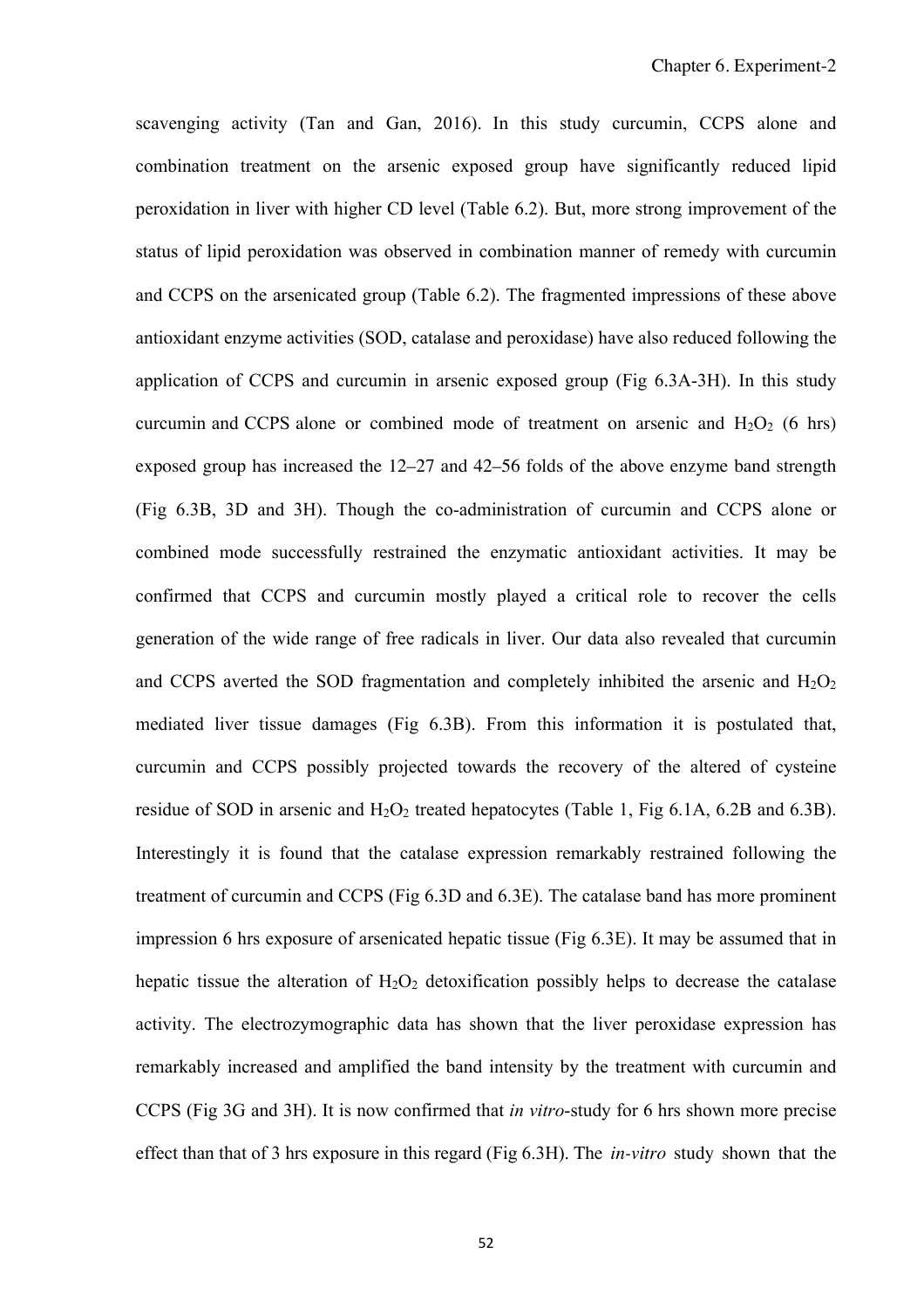liver DNA was damaged at higher concentration of arsenic (0.6 ppm) (Fig 6.5). Interestingly, the liver DNA was drastically altered when tissues were treated with  $H_2O_2$  and arsenic- $H_2O_2$ . To confirm this we further performed single cell comet assay (Fig 6.6). The broken nature of with increasing tail of comet was also noted in arsenic or  $H_2O_2$  and arsenic- $H_2O_2$  group ((Fig. 6.6). Several studies explained that arsenic helped to increase the formation of reactive oxygen species (ROS) causing oxidative DNA damages. For example single-strand breaks (SSBs) and that can be followed to double-strand breaks (DSBs) during replication, inhibition of DNA (Rossman and Klein, 2011). DNA is continually interacted by the reactive species. DNA and guanine lesions are the most abundant. DNA lesion is represented by the formation of 8-OH-G which was one of the major oxidative DNA products (Valko et al., 2005). Guanine has the least oxidation potential it can be modified easily by the reactive species (Jena, 2012). Hydroxy-2′-deoxyguanosine (8-OHdG) or 8-oxo-7,8-dihydro-2′ deoxyguanosine (8-oxodG) are the predominant forms of free radical mediated lesions, and is now contributed as biomarker favouring oxidative stress (Valavanidis et al., 2009). It was also revealed that the reduction of antioxidant enzyme expression has directly correlated with the oxidative stress and the DNA damages contributed by ROS (Celino et al., 2009). Necrotic status of tissues was examined out by zymogram study of LDH (Fig 6.4A and 4B). It is to be noted that hepatic LDH expression was stimulated when tissues were treated with arsenic and  $H<sub>2</sub>O<sub>2</sub>$  in duration dependent manner (Fig 6.4A and 4B). Liver LDH expression was consequently higher following 6 hrs exposure (Fig 6.4B). Possible initiation of apoptotic tissue lesions may be recognized by the up regulated LDH status in liver cells. These findings is also similar with the findings of investigators (Weinstein et al., 2014). Curcumin helps to reduce formation of 8-hydroxy-20-deoxyguanosine and enhance the capacity of DNA repair (Roy et al., 2011). The extract Momordica fruit could help to reduce the carcinogen-induced liver lipid peroxidation and lymphocytes DNA damage (Rahman, 2007). Our result showed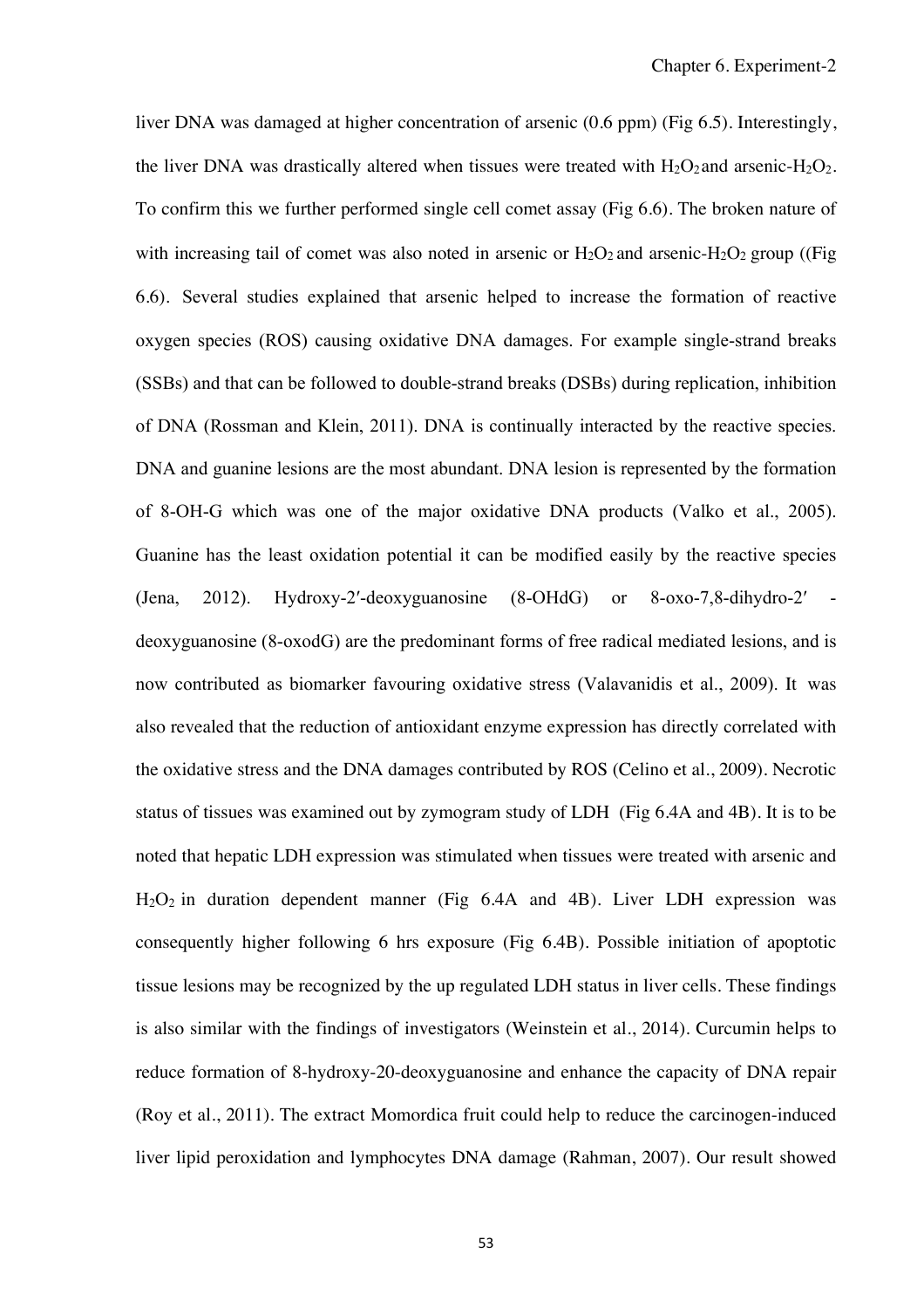that the hepatic DNA degradation successfully reduced uses these two in the arsenic/ $H_2O_2$ treated group (Fig 6.5). It was entirely vetoed the single cell damages with the curcumin and CCPS for 3 or 6 hrs duration (Fig 6.6A and 6B). Our data also revealed that the combined mode of treatment in arsenic treated group has more powerfully renovated the liver LDH expression than that of curcumin and CCPS when applicated alone. From this above investigation, it is hypothesized that curcumin and CCPS are useful to protect the necrotic and apoptotic liver tissues. This is also corroborated with other investigations (Itokawa et al., 2008). In the present study first time we demonstrated the promising role of curcumin and CCPS in hepatic tissue slices against arsenic intoxicated rat model. From the present investigation it may conclude that the two products curcumin and CCPS have successfully contributed to mitigating higher concentration of arsenic and  $H_2O_2$  induced liver ailments. Here we assumed that curcumin and CCPS structure have a unique chelating property that may directly interact with arsenic and  $H_2O_2$  *in vitro* condition. However, curcumin and CCPS markedly exhibited for the direct and better protective effect in hepatic tissue following 6 hrs in vitro exposure with arsenic.